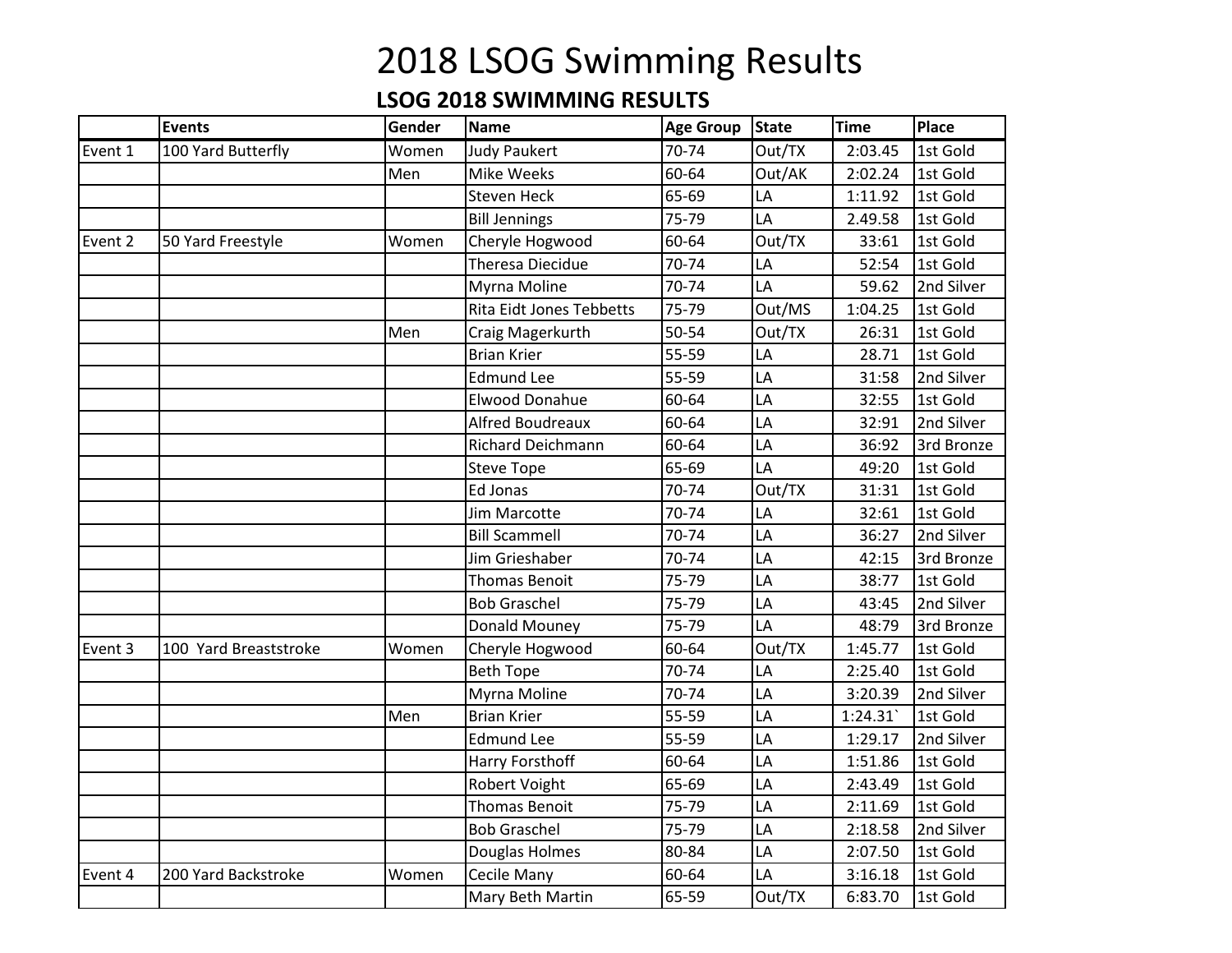|         | <b>Events</b>        | Gender | <b>Name</b>                     | <b>Age Group</b> | <b>State</b> | <b>Time</b> | Place      |
|---------|----------------------|--------|---------------------------------|------------------|--------------|-------------|------------|
|         |                      |        | <b>Judy Paukert</b>             | 70-74            | Out/TX       | 4:24.05     | 1st Gold   |
|         |                      |        | <b>Rita Eidt Jones Tebbetts</b> | 75-79            | Out/MS       | 5:21.48     | 1st Gold   |
|         |                      |        | <b>Judy Smith</b>               | 80-84            | LA           | 4:38.70     | 1st Gold   |
|         |                      | Men    | <b>Steven Heck</b>              | 65-69            | LA           | 2:41.38     | 1st Gold   |
|         |                      |        | <b>Bill Scammell</b>            | 70-74            | LA           | 3:39.96     | 1st Gold   |
|         |                      |        | <b>Bill Jennings</b>            | 75-79            | LA           | 5:19.86     | 1st Gold   |
|         |                      |        | Douglas Holmes                  | 80-84            | LA           | 4:05.94     | 1st Gold   |
| Event 5 | 200 Yard Freestyle   | Women  | Cecile Many                     | 60-64            | LA           | 2:50.33     | 1st Gold   |
|         |                      |        | <b>Judy Paukert</b>             | 70-74            | LA           | 3:41.70     | 1st Gold   |
|         |                      |        | <b>Rita Eidt Jones Tebbetts</b> | 75-79            | Out/MS       | 5:50.14     | 1st Gold   |
|         |                      | Men    | Mike Weeks                      | 60-64            | Out/AK       | $***$       | 1st Gold   |
|         |                      |        | <b>Alfred Boudreaux</b>         | 60-64            | LA           | 2:46.12     | 1st Gold   |
|         |                      |        | Richard Deichmann               | 60-64            | LA           | 3:15.18     | 2nd Silver |
|         |                      |        | <b>Bill Scammell</b>            | 70-74            | LA           | 2:38.00     | 1st Gold   |
|         |                      |        | <b>Victor Kerst</b>             | 70-74            | LA           | 4.22.33     | 2nd Silver |
|         |                      |        | <b>Thomas Benoit</b>            | 75-79            | LA           | 3:34.99     | 1st Gold   |
|         |                      |        | Donald Mouney                   | 75-79            | LA           | 4:12.98     | 2nd Silver |
| Event 6 | 50 Yard Butterfly    | Men    | Craig Magerkurth                | 50-54            | Out/TX       | 30.06       | 1st Gold   |
|         |                      |        | Herman Kelly                    | 60-64            | LA           | 43.26       | 1st Gold   |
|         |                      |        | <b>Steven Heck</b>              | 65-69            | LA           | 29.02       | 1st Gold   |
|         |                      |        | Ed Jonas                        | 70-74            | Out/TX       | 36.70       | 1st Gold   |
|         |                      |        | <b>Bill Jennings</b>            | 75-79            | LA           | 1:12.08     | 1st Gold   |
|         |                      |        | Douglas Holmes                  | 80-84            | LA           | 51.91       | 1st Gold   |
| Event 7 | 50 Yard Breaststroke | Women  | Cheryle Hogwood                 | 60-64            | Out/TX       | 46.00       | 1st Gold   |
|         |                      |        | <b>Beth Tope</b>                | 70-74            | LA           | 1:05.94     | 1st Gold   |
|         |                      |        | <b>Theresa Diecidue</b>         | 70-74            | LA           | 1:12.09     | 2nd Silver |
|         |                      |        | Myrna Moline                    | 70-74            | LA           | 1:33.50     | 3rd Bronze |
|         |                      |        | <b>Judy Smith</b>               | 80-84            | LA           | 1:18.52     | 1st Gold   |
|         |                      | Men    | <b>Edmund Lee</b>               | 55-59            | LA           | 35.59       | 1st Gold   |
|         |                      |        | <b>Brian Krier</b>              | 55-59            | LA           | 36.80       | 2nd Silver |
|         |                      |        | Mike Weeks                      | 60-64            | Out/AK       | 46.08       | 1st Gold   |
|         |                      |        | Herman Kelly                    | 60-64            | LA           | 46.24       | 1st Gold   |
|         |                      |        | Harry Forsthoff                 | 60-64            | LA           | 47.08       | 2nd Silver |
|         |                      |        | Richard Deichmann               | 60-64            | LA           | 48.61       | 3rd Bronze |
|         |                      |        | Robert Voight                   | 65-69            | LA           | 1:15.80     | 1st Gold   |
|         |                      |        | Jim Marcotte                    | 70-74            | LA           | 42.61       | 1st Gold   |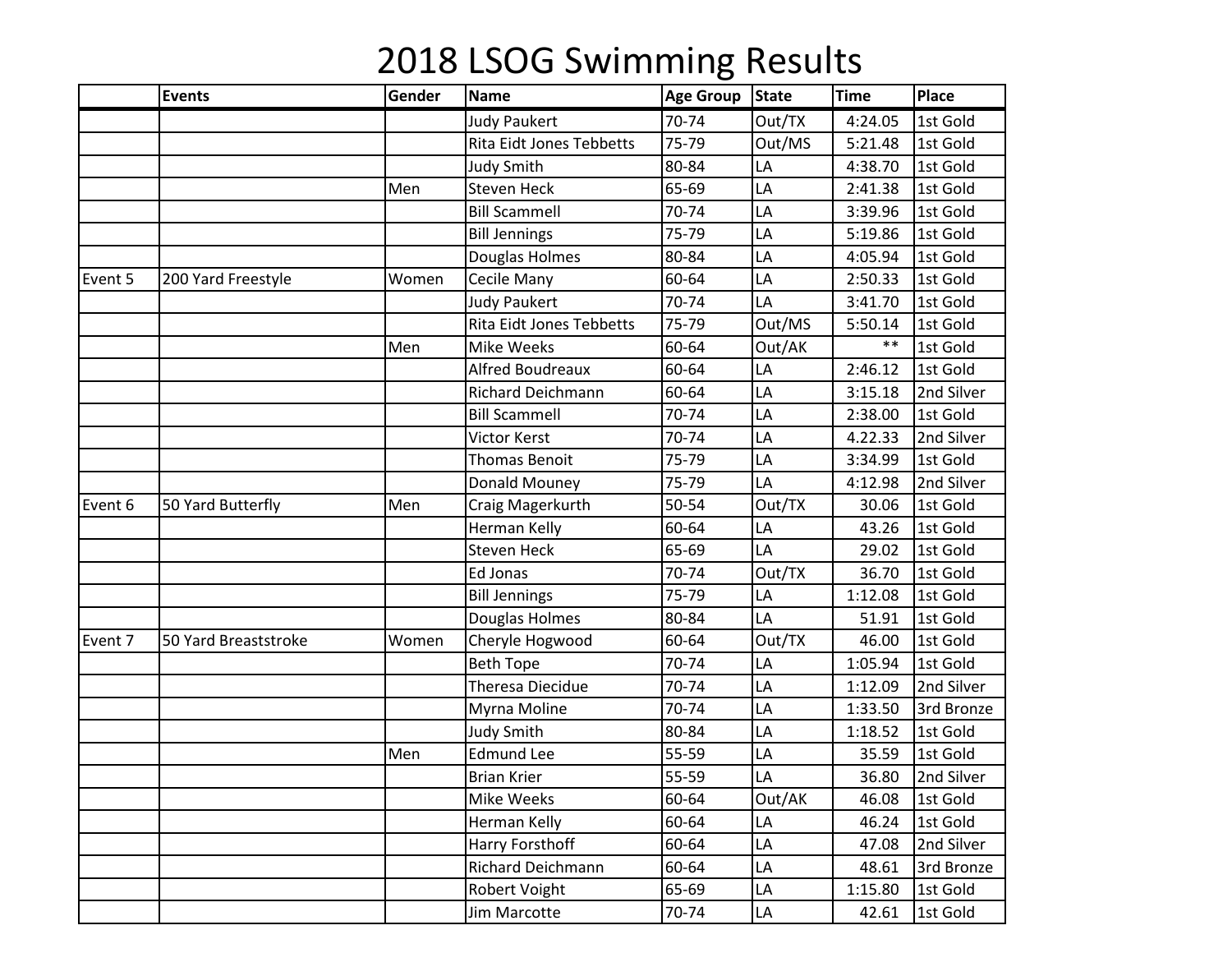|          | <b>Events</b>              | Gender | <b>Name</b>              | <b>Age Group</b> | State  | <b>Time</b> | <b>Place</b> |
|----------|----------------------------|--------|--------------------------|------------------|--------|-------------|--------------|
|          |                            |        | <b>Herbert Matthys</b>   | 70-74            | LA     | 1:04.73     | 2nd Silver   |
|          |                            |        | Douglas Holmes           | 80-84            | LA     | 55.32       | 1st Gold     |
| Event 8  | 200 Yard Individual Medley | Men    | <b>Steven Heck</b>       | 65-69            | LA     | 2:46.50     | 1st Gold     |
|          |                            |        | <b>Bill Jennings</b>     | 75-79            | LA     | 5:20.73     | 1st Gold     |
| Event 9  | 100 Yard Backstroke        | Women  | Cecile Many              | 60-64            | LA     | 1:31.08     | 1st Gold     |
|          |                            |        | Mary Beth Martin         | 65-69            | Out/TX | 2:37.02     | 1st Gold     |
|          |                            |        | <b>Judy Paukert</b>      | 70-74            | Out/TX | 1:58.38     | 1st Gold     |
|          |                            |        | <b>Theresa Diecidue</b>  | 70-74            | LA     | 2:07.25     | 1st Gold     |
|          |                            | Men    | Craig Magerkurth         | 50-54            | Out/TX | 1:10.35     | 1st Gold     |
|          |                            |        | <b>Brian Krier</b>       | 55-59            | LA     | 1:23.53     | 1st Gold     |
|          |                            |        | Robert Voight            | 60-64            | LA     | 3:29.20     | 1st Gold     |
|          |                            |        | <b>Bill Scammell</b>     | 70-74            | LA     | 1:43.27     | 1st Gold     |
|          |                            |        | <b>Bob Graschel</b>      | 75-79            | LA     | 1:52.94     | 1st Gold     |
|          |                            |        | Douglas Holmes           | 80-84            | LA     | 1:50.38     | 1st Gold     |
| Event 10 | 100 Yard Freestyle         | Women  | Cecile Many              | 60-64            | LA     | 1:18.55     | 1st Gold     |
|          |                            |        | Myrna Moline             | 70-74            | LA     | 2:29.10     | 1st Gold     |
|          |                            |        | Rita Eidt Jones Tebbetts | 75-79            | Out/MS | 2:58.68     | 1st Gold     |
|          |                            | Men    | <b>Edmund Lee</b>        | 55-59            | LA     | 1:20.36     | 1st Gold     |
|          |                            |        | <b>Alfred Boudreaux</b>  | 60-64            | LA     | 1:14.20     | 1st Gold     |
|          |                            |        | Elwood Donahue           | 60-64            | LA     | 1:16.08     | 2nd Silver   |
|          |                            |        | Robert Voight            | 65-59            | LA     | 2:27.81     | 1st Gold     |
|          |                            |        | <b>Bill Scammell</b>     | 70-74            | LA     | 1:30.58     | 1st Gold     |
|          |                            |        | <b>Victor Kerst</b>      | 70-74            | LA     | 2:02.68     | 2nd Silver   |
|          |                            |        | <b>Herbert Matthys</b>   | 70-74            | LA     | 2:12.09     | 3rd Bronze   |
|          |                            |        | <b>Thomas Benoit</b>     | 75-79            | LA     | 1:29.85     | 1st Gold     |
|          |                            |        | Donald Mouney            | 75-79            | LA     | 1:48.76     | 2nd Silver   |
| Event 11 | 100 Yard Individual Medley | Women  | Cheryle Hogwood          | 60-64            | Out/TX | 1:31.45     | 1st Gold     |
|          |                            |        | <b>Beth Tope</b>         | 70-74            | LA     | 2:28.46     | 1st Gold     |
|          |                            |        | Rita Eidt Jones Tebbetts | 75-79            | Out/MS | 2:47.77     | 1st Gold     |
|          |                            | Men    | Craig Magerkurth         | 50-54            | Out/TX | 1:11.69     | 1st Gold     |
|          |                            |        | Herman Kelly             | 60-64            | LA     | 1:33.44     | 1st Gold     |
|          |                            |        | <b>Alfred Boudreaux</b>  | 60-64            | LA     | 1:45.96     | 2nd Silver   |
|          |                            |        | <b>Mike Weeks</b>        | 60-64            | Out/AK | 1:50.92     | 3rd Bronze   |
|          |                            |        | Steven Heck              | 65-59            | LA     | 1:08.16     | 1st Gold     |
|          |                            |        | Robert Voight            | 65-69            | LA     | 2:59.46     | 2nd Silver   |
|          |                            |        | <b>Bob Graschel</b>      | 75-79            | LA     | 1:58.05     | 1st Gold     |